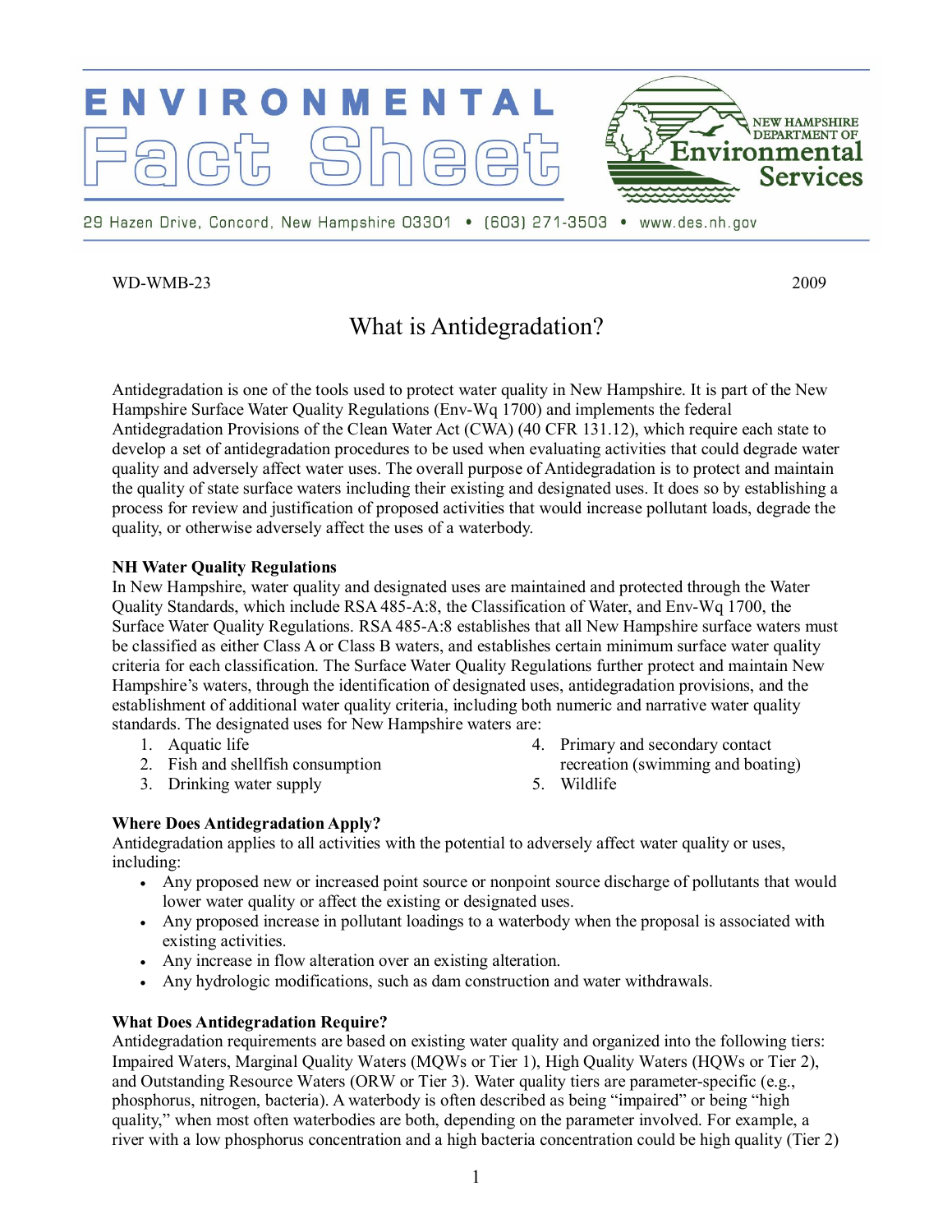for phosphorus and marginal quality (Tier 1) for bacteria. Further, if the bacteria concentration is so high that it violates the bacteria water quality standard, the waterbody would be impaired for bacteria, but still high quality for phosphorus.

All Antidegradation requirements, regardless of the antidegradation tier, are aimed at supporting the designated and existing uses of the waterbody by meeting or exceeding the water quality standard for each parameter. For impaired parameters, the requirements are focused on restoring water quality to meet the water quality standard. For MQWs, HQWs, and ORWs, the requirements are focused on preventing water quality from degrading further.

#### **Impaired Waters**

Impaired waters do not support one or more existing or designated uses. Impaired waters are required to be restored either through implementation of a Total Maximum Daily Load (TMDL) study<sup>1</sup> or other means. Impaired waters are listed on the NH Surface Water Quality Assessment (the 305(b) report), which includes the 303(d) list of impaired waters. This assessment is updated by DES and submitted to EPA every two years. It is available at

<http://des.nh.gov/organization/divisions/water/wmb/swqa/index.htm>.

## **Marginal Quality Waters (MQWs) Tier 1**

Tier 1 waters are those that meet water quality criteria for a parameter and where the remaining assimilative capacity is *less than 10 percent of the total assimilative capacity* for the parameter in that waterbody. This means that the water quality criteria are met, but just barely. Any increase in pollutant loads could cause the quality to decrease below the criteria and cause an impairment. Therefore, no increase in pollutant load, or other activity that would cause degradation of water quality, is allowed. Information on MQWs is available from DES on a project-by-project basis depending on the availability of data.

## **High Quality Waters (HQWs) – Tier 2**

Tier 2 waters are those that meet water quality criteria for a parameter and where the remaining assimilative capacity is *greater than 10 percent of the total assimilative capacity* for the parameter in that waterbody. An insignificant increase in pollutant loads would still allow the waterbody to remain high quality. Therefore, there is room for additional loading of pollutants that affect the criteria. However, a significant increase in pollutant loading would require a demonstration that the lowering of water quality is necessary to accommodate important economic or social development. Information on HQWs is available from DES on a project-by-project basis depending on the availability of data.

#### **Outstanding Resource Waters (ORWs) – Tier 3**

In addition to the three water quality tiers that are based solely on water quality criteria, outstanding resource waters are administratively designated in New Hampshire for their outstanding natural or cultural resource value. ORWs include waters of the White Mountain National Forest (by rule) and natural segments of New Hampshire's designated rivers (by law) under the Rivers Management and Protection Act (RSA 483:7-a). An ORW is Tier 3, regardless of existing water quality for each parameter. ORWs are designated because of their exceptional water quality, ecological, cultural, or recreational significance. Because of this, ORWs have added protection to maintain their integrity and are required to have no additional loading of any pollutants from a proposed activity that would result in long-term, permanent impacts. The list of Designated Rivers in New Hampshire is available at <http://des.nh.gov/organization/divisions/water/wmb/rivers/desigriv.htm> Details of the delineation of river segments are described in RSA 483. A map of the White Mountain National Forest is available at: [www.fs.fed.us/r9/forests/white\\_mountain/maps/location\\_map.php.](http://www.fs.fed.us/r9/forests/white_mountain/maps/location_map.php)

## **Assimilative Capacity**

The assimilative capacity of a waterbody describes the amount of a pollutant that can be added to that waterbody without causing a violation of water quality criteria. Each waterbody has a unique remaining

 $<sup>1</sup>$  A TMDL refers to a detailed plan that identifies the pollutant reductions a waterbody needs to meet water quality standards, and develops a</sup> strategy to implement those reductions to restore water quality. More information on TMDLs in New Hampshire can be found at: <http://des.nh.gov/organization/divisions/water/wmb/tmdl/index.htm>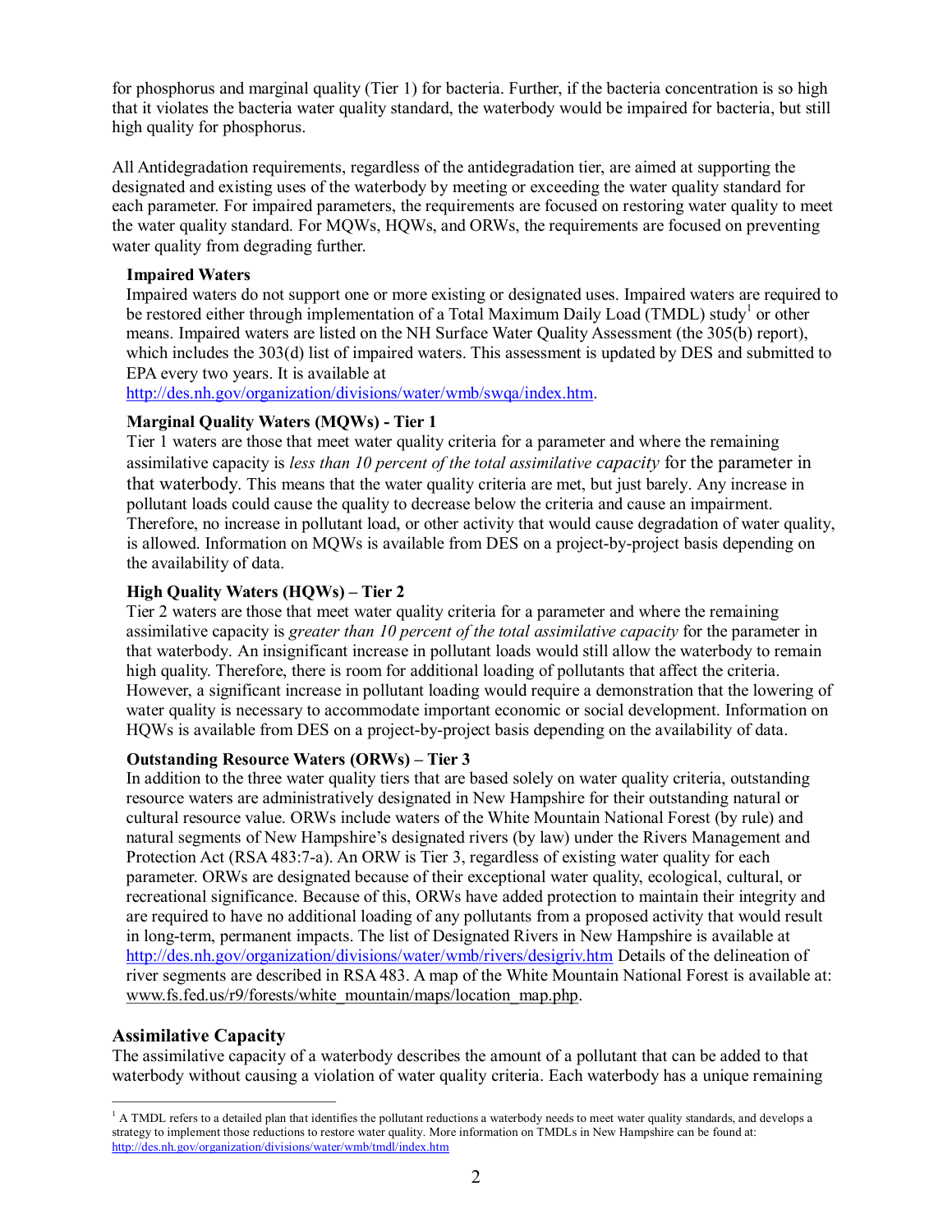assimilative capacity for each water quality parameter that is based on the current concentration of that pollutant in the waterbody.

In order to determine the remaining assimilative capacity of a waterbody, the total assimilative capacity must be determined for each water quality parameter. As shown in Figure 1, the total assimilative capacity is the difference between the best possible water quality and the water quality criteria. Existing water quality must take into consideration all pollutant contributions from natural sources, permitted point sources, and nonpoint sources. At a minimum, 10 percent of the total assimilative capacity above the water quality criteria is held in reserve as a safety factor to protect the waterbody and maintain its high quality (Tier 2) status. Useable assimilative capacity is equal to the existing water quality minus the 10 percent reserve assimilative capacity. As shown in Figure 1, only HQWs (Tier 2) have useable assimilative capacity remaining.

| <b>Better</b>        |                 | <b>BEST POSSIBLE WATER QUALITY</b> |                                                                                                                          |                                                                                                                                                                                                                                                                                                                                                                  |                                      |                                 |                                       |
|----------------------|-----------------|------------------------------------|--------------------------------------------------------------------------------------------------------------------------|------------------------------------------------------------------------------------------------------------------------------------------------------------------------------------------------------------------------------------------------------------------------------------------------------------------------------------------------------------------|--------------------------------------|---------------------------------|---------------------------------------|
|                      |                 |                                    |                                                                                                                          | <b>EXISTING WATER QUALITY</b>                                                                                                                                                                                                                                                                                                                                    |                                      |                                 |                                       |
| <b>WATER QUALITY</b> | Parameter Value | S                                  | <b>TIER 2</b><br><b>HIGH QUALITY</b><br>Water quality is better<br>than 10% of the Total<br><b>Assimilative Capacity</b> | 20% Remaining Assimilative Capacity                                                                                                                                                                                                                                                                                                                              | <b>Useable Assimilative Capacity</b> |                                 |                                       |
|                      |                 | Resource Waters (ORWs) TIER        |                                                                                                                          | Insignificant pollutant loading allowed<br>(i.e., takes up <20% remaining assimilative<br>capacity)<br>Significant pollutant loading allowed with full<br>public participation to demonstrate that<br>lowering of water quality is necessary to allow<br>for important economic or social development<br>(i.e., takes up >20% remaining assimilative<br>capacity |                                      | Remaining Assimilative Capacity | Capacity<br><b>Total Assimilative</b> |
|                      |                 | <b>Outstanding</b>                 | <b>TIER 1</b><br><b>MARGINAL QUALITY</b><br>Water quality is within<br>10% of the Total<br><b>Assimilative Capacity</b>  | No additional pollutant loading<br>Reserve Assimilative Capacity must be no less<br>than 10% of the Total Assimilative Capacity                                                                                                                                                                                                                                  | ssimilative<br>Capacity<br>Reserve   |                                 |                                       |
|                      |                 |                                    |                                                                                                                          | <b>WATER QUALITY CRITERIA</b>                                                                                                                                                                                                                                                                                                                                    |                                      |                                 |                                       |
| Worse                |                 |                                    | <b>IMPAIRED</b><br>Water quality is below<br>the standard                                                                | No additional pollutant loading<br>Pollutant loading reductions are needed to restore water quality                                                                                                                                                                                                                                                              |                                      |                                 |                                       |

**Figure 1. Antidegradation schematic.**

## **Insignificant Versus Significant Impacts**

Some increase in pollutant loading is allowed for parameters categorized as high quality (Tier 2) in a waterbody. Antidegradation in the NH Surface Water Quality Regulations (Env-Wq 1708) describes insignificant and significant impacts from pollutant loading and the associated requirements.

**Insignificant pollutant loading** is defined as a discharge or activity that is projected to utilize less than 20 percent of the remaining assimilative capacity for a water quality parameter, in terms of either concentration or mass of pollutants, or volume or flow rate for water quantity. In most situations insignificant discharges are acceptable. However, if DES determines that the discharge will have a greater impact than a typical insignificant discharge, either because of the cumulative lowering of water quality over time, possible additive or synergistic effects, or for other reasons, the discharge could be considered significant and could be subject to the requirements for significant pollutant loading.